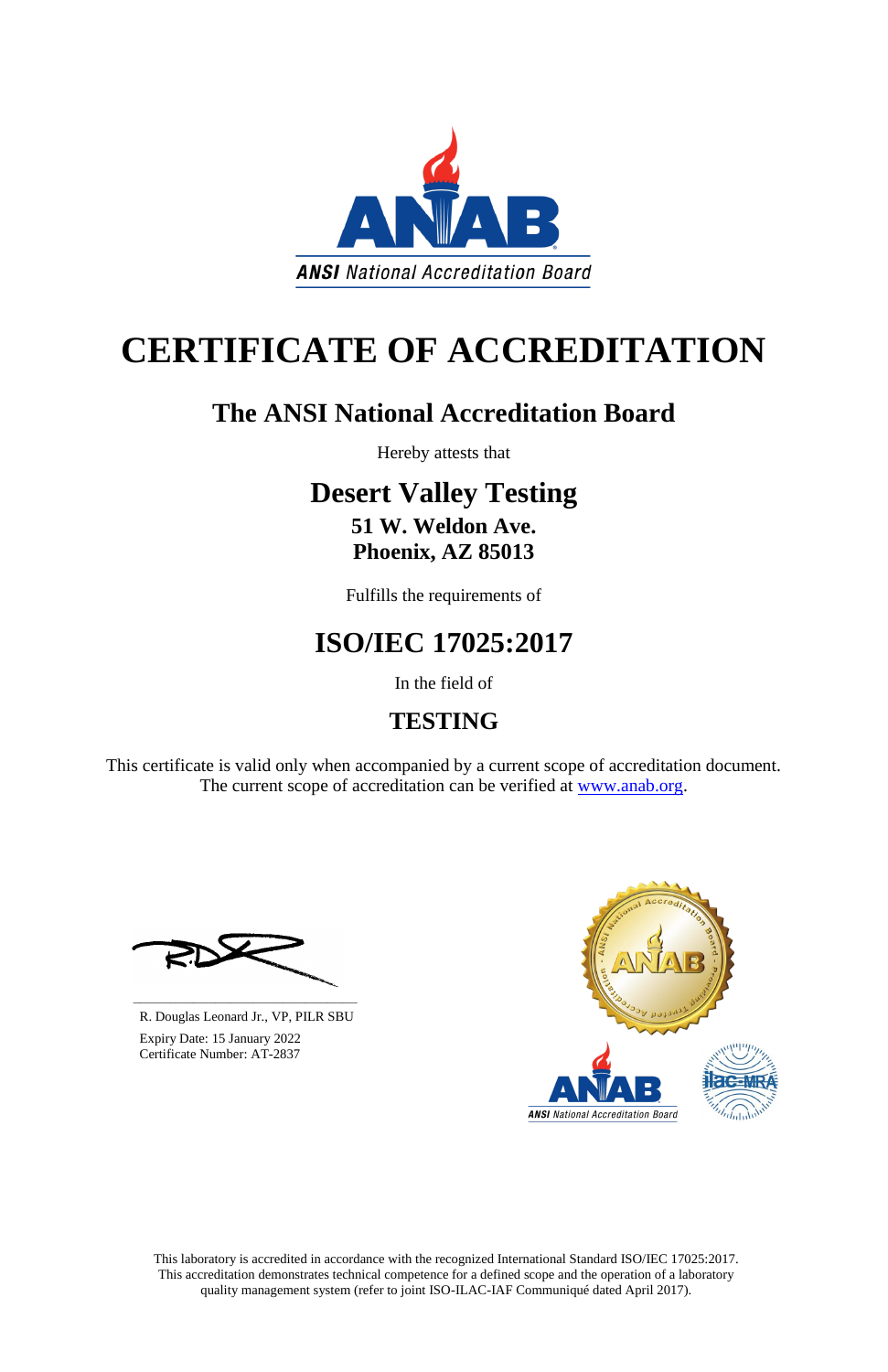

#### **SCOPE OF ACCREDITATION TO ISO/IEC 17025:2017**

#### **Desert Valley Testing**

51 W. Weldon Ave. Phoenix, AZ 85013

Tabitha Hauer 480-788-6644 tabitha@desertvalleytesting.com

#### **TESTING**

Valid to: **January 15, 2022** Certificate Number: **AT-2837**

#### **Chemical**

| <b>Specific Tests and/or</b><br><b>Properties Measured</b> | Specification, Standard,<br><b>Method, or Test Technique</b> | <b>Items, Materials or</b><br><b>Product Tested</b> | <b>Key Equipment or</b><br><b>Technology</b> |
|------------------------------------------------------------|--------------------------------------------------------------|-----------------------------------------------------|----------------------------------------------|
| Cannabinoid Potency                                        | DVTSOP-003; HPLC<br>Determination of<br>Cannabinoids         | <b>Cannabis and Hemp Products</b>                   | <b>HPLC</b>                                  |
| <b>Residual Solvents</b>                                   | DVTSOP-004; Residual<br>Solvents by GCMS                     | Cannabis and Hemp Products                          | GCMS (Headspace)                             |
| Pesticides                                                 | <b>DVTSOP-011 Determination</b><br>of Pesticides by HPLC     | Cannabis and Hemp Products                          | LC-MS                                        |
| <b>Heavy Metals</b>                                        | DVTSOP-035<br>Analysis of Select Heavy<br>Metals by ICP-MS   | Cannabis and Hemp Products                          | <b>ICP-MS</b>                                |

#### **Microbiological**

| <b>Specific Tests and/or</b><br><b>Properties Measured</b> | <b>Specification, Standard,</b><br><b>Method, or Test Technique</b>              | <b>Items, Materials or</b><br><b>Product Tested</b> | <b>Key Equipment or</b><br><b>Technology</b> |
|------------------------------------------------------------|----------------------------------------------------------------------------------|-----------------------------------------------------|----------------------------------------------|
| <b>Salmonella</b>                                          | DVTSOP-024<br>SenSATIVAx <sup>™</sup> and qPCR<br>PathoSEEK <sup>™</sup> Methods | Cannabis and Hemp Products                          | <b>PCR</b>                                   |
| E. coli                                                    | DVTSOP-024<br>$SenSATIVAx^{TM}$ and $qPCR$<br>PathoSEEK <sup>™</sup> Methods     | Cannabis and Hemp Products                          | <b>PCR</b>                                   |
| Aspergillus                                                | DVTSOP-024<br>SenSATIVAx <sup>™</sup> and qPCR<br>PathoSEEK <sup>™</sup> Methods | Cannabis and Hemp Products                          | <b>PCR</b>                                   |